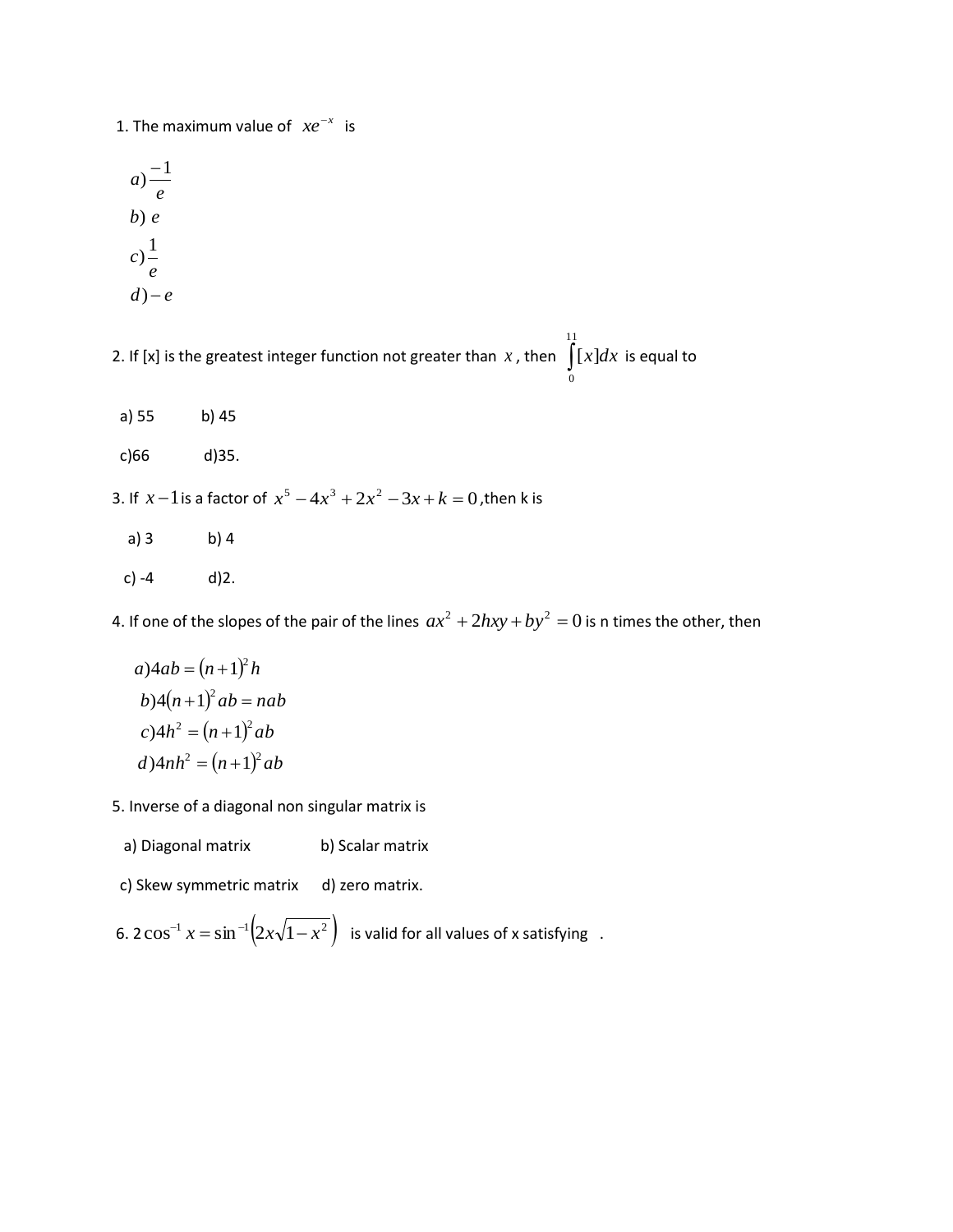$$
a) 0 \le x \le \frac{1}{\sqrt{2}}
$$
  

$$
b) -1 \le x \le 1
$$
  

$$
c) 0 \le x \le 1
$$
  

$$
d) \frac{1}{\sqrt{2}} \le x \le 1
$$

7. If the conjugate of  $(x+iy)(1-2i)$  is  $1+i$  then

a) 
$$
x = \frac{-1}{5}
$$
  
\nb)  $x - iy = \frac{1+i}{1-2i}$   
\nc)  $x + iy = \frac{1-i}{1-2i}$   
\nd)  $x = \frac{1}{5}$ 

8. The value of 
$$
\int_{\frac{\pi}{6}}^{\frac{\pi}{3}} \frac{\sin^3 x}{\sin^3 x + \cos^3 x} dx
$$
 is  
\n
$$
a) \frac{\pi}{6}
$$
  
\n
$$
b) \frac{\pi}{2}
$$
  
\n
$$
c) \frac{\pi}{3}
$$
  
\n
$$
d) \frac{\pi}{12}
$$
  
\n9. The value of 
$$
\frac{\sin 70^0 + \cos 40^0}{\cos 70^0 + \sin 40^0}
$$
 is

a)1  
\nb) 
$$
\frac{1}{\sqrt{3}}
$$
  
\nc)  $\sqrt{3}$   
\nd)  $\frac{1}{2}$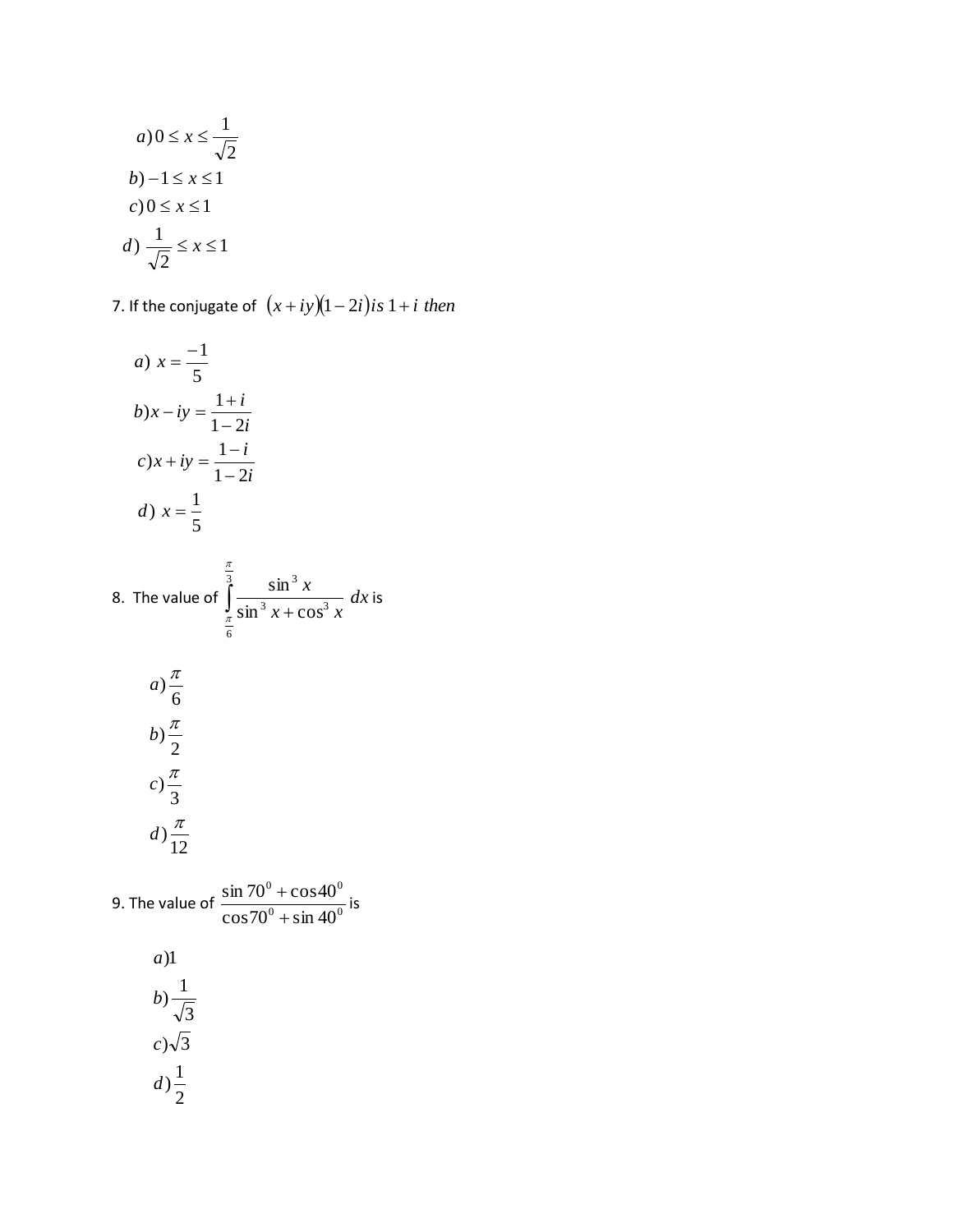10. The perimeter of a sector is a constant .If its area is to be maximum, then the sectorial angle is

$$
a)2^{c}
$$
  
\n
$$
b) \frac{\pi^{c}}{6}
$$
  
\n
$$
c) \frac{\pi^{c}}{4}
$$
  
\n
$$
d)4^{c}
$$

11. If  $(24.92) = 24m + 92n$  then m,n is

 $a) (-4,3)$  $b$ ) $(-1,4)$  $c)$  (4,–1)  $d)$  (4,–3)

12. If  $\alpha$  and  $\beta$  are different complex numbers with  $\alpha\beta$  $\beta-\alpha$  $_{\beta}$  $\overline{a}$  $\overline{a}$  $=$ 1 1, then  $\begin{bmatrix} 1 \end{bmatrix}$  is equal to

3  $d) \frac{1}{2}$ )1 *c* 2  $(b) \frac{1}{2}$ ) 2 *a*

13. If A and B are square matrices of order n such that  $A^2 - B^2 = (A - B)(A + B)$ , then which of the following is true

a) Either A or B is zero matrix b) A=B

c) AB=BA d) Either A or B is identity matrix.

14. If the matrix  $\begin{bmatrix} 2 & 3 \\ 7 & 3 \end{bmatrix}$  $\begin{bmatrix} 2 & 3 \\ 5 & -1 \end{bmatrix}$ =A+B, where A is symmetric and B is skew symmetric , then B is

a) $\begin{bmatrix} 2 & 4 \\ 4 & 2 \end{bmatrix}$  $\begin{bmatrix} 2 & -1 \\ 4 & -1 \end{bmatrix}$  b)  $0 -2$  $\begin{bmatrix} 0 & 2 \\ 2 & 0 \end{bmatrix}$ c)  $\begin{bmatrix} 0 & 1 \\ 1 & 0 \end{bmatrix}$ −1 0  $\begin{bmatrix} 0 & -1 \\ 1 & 0 \end{bmatrix}$  $\begin{bmatrix} 0 & -1 \\ 1 & 0 \end{bmatrix}$ .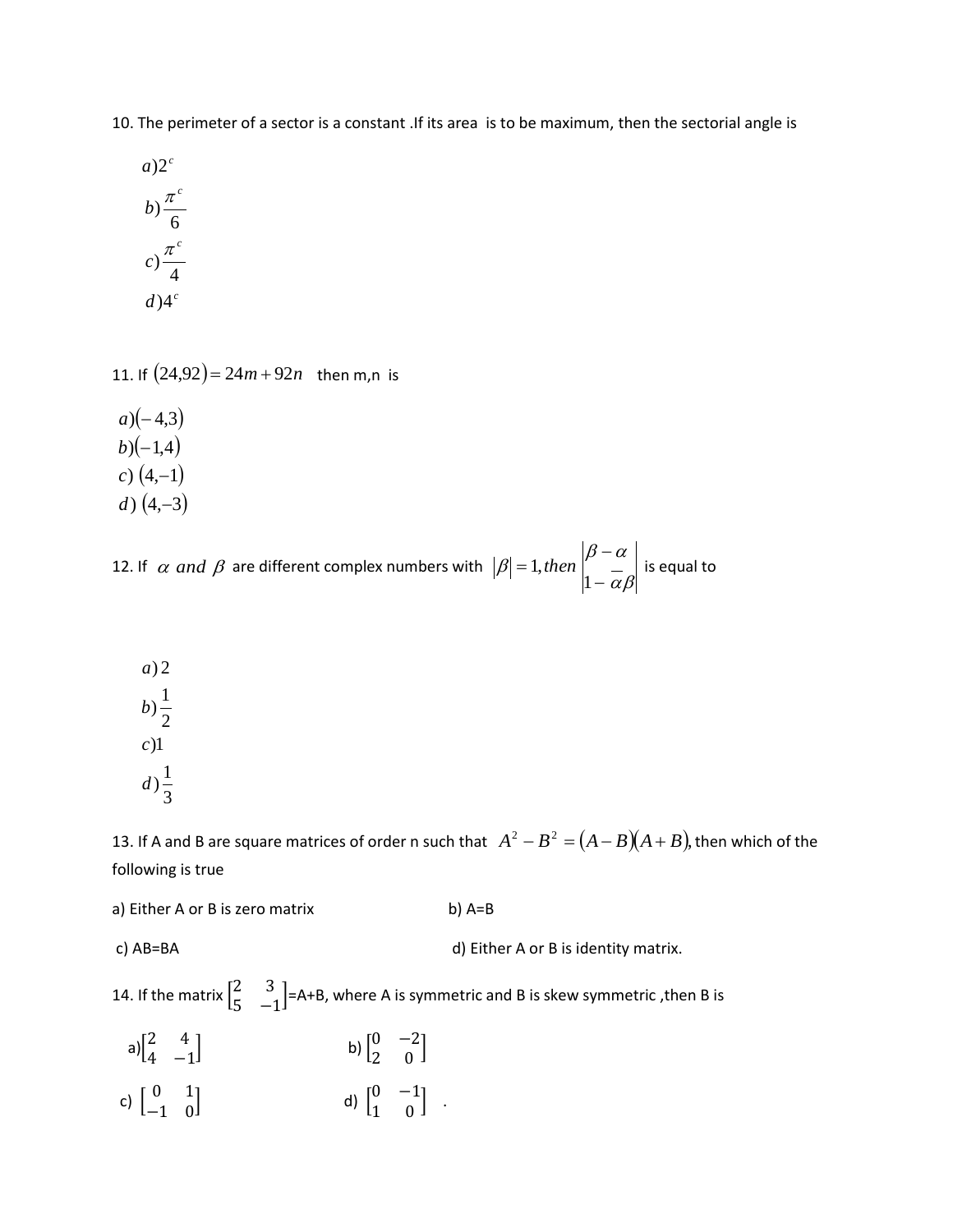

16. The area of the circle having its centre at (3,4) and touching the line 5x+12y-11=0 is

- a) 16  $\Pi$  sq units b) 4  $\Pi$  sq units
- c) 12  $\Pi$  d) 25  $\Pi$  sq units.
- 17. The modulus and amplitude of  $\frac{1 (1 i)^2}{1 (1 i)^2}$  $1 + 2$ *i i*  $-(1 \ddot{}$
- a)  $\sqrt{2}$  and  $\frac{12}{6}$  $\frac{1}{2}$  and  $\frac{11}{4}$ b) 1 and 4 π
- c)  $1$  and  $0$ 3  $\frac{\pi}{\cdot}$ .

18. The maximum area of a rectangle that can be inscribed in a circle of radius 2 units is

a)  $8\Pi$  sq units b) 4 sq units c) 5 sq units d) 8 sq units.

| 19. $\int \frac{(x-1)e^x}{(x+1)^3} dx =$            |     |                                |      |
|-----------------------------------------------------|-----|--------------------------------|------|
| a) $\frac{e^x}{x+1} + c$                            |     | b) $\frac{e^{x}}{(x+1)^2} + c$ |      |
| c) $\frac{e^{x}}{(x+1)^3} + c$                      |     | d) $\frac{xe^x}{x+1} + c$      |      |
| 20. The value of $\int_{1}^{2} \frac{ x }{x} dx$ is |     |                                |      |
| a) 0                                                | b)1 | c) 2                           | d) 3 |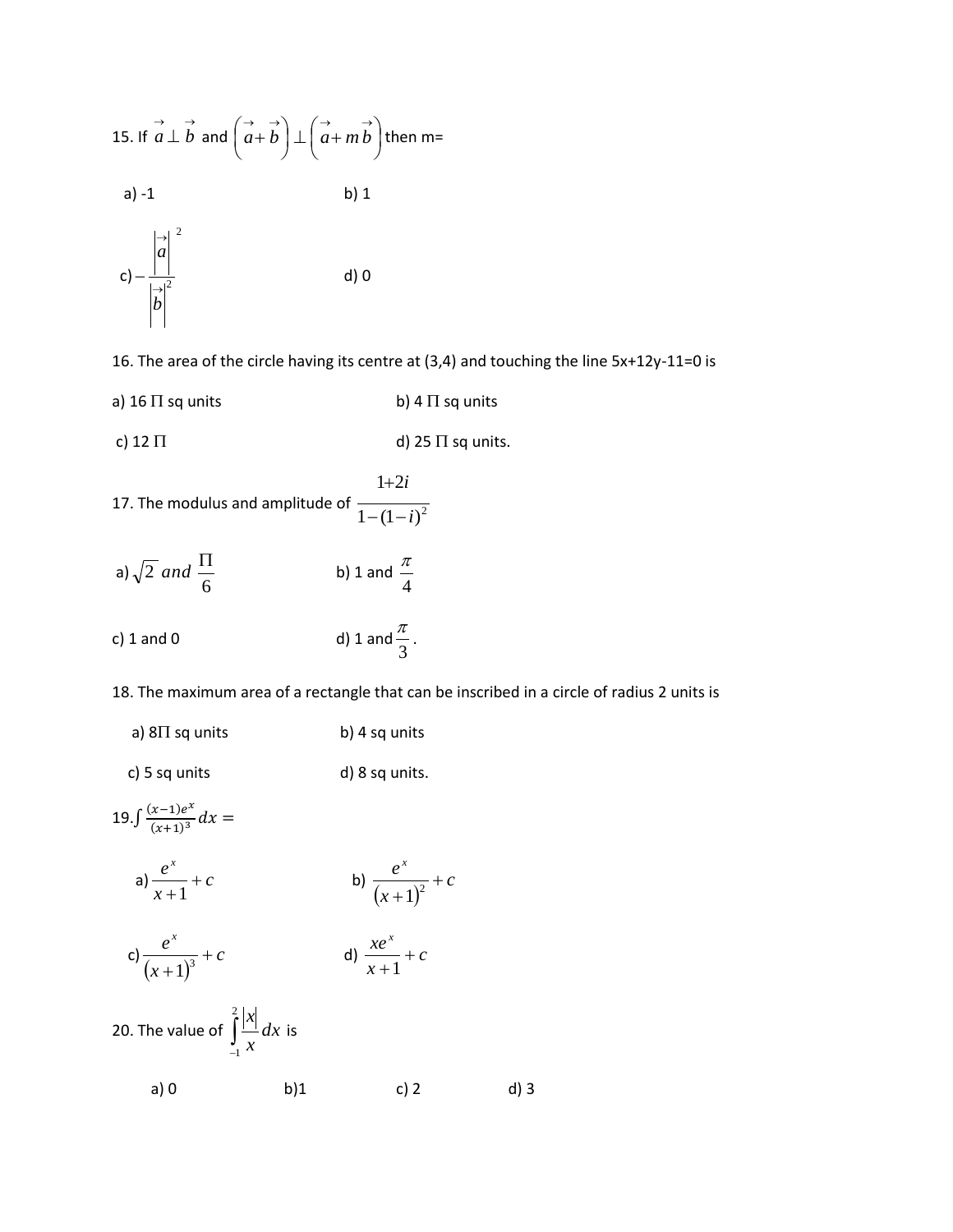21.The inverse of the preposition  $(p\wedge \mathtt{\small <} q) \!\to\! r$  is

a) 
$$
(-r) \rightarrow (-p) \lor q
$$
  
\nb)  $(-p) \lor q \rightarrow (-r)$   
\nc)  $r \rightarrow p \land (-q)$   
\nd)  $(-p) \lor (-q) \rightarrow r$ .

22. In a triangle ABC, if  $\frac{cos\theta}{a} = \frac{cos\theta}{b} = \frac{cos\theta}{c}$ *C b B a*  $\frac{\cos A}{\cos A} = \frac{\cos B}{\cos A} = \frac{\cos C}{\cos A}$  and a=2 then its area is

$$
a)2\sqrt{3}
$$
  
\n
$$
b)\sqrt{3}
$$
  
\n
$$
c)\frac{\sqrt{3}}{2}
$$
  
\n
$$
d)\frac{\sqrt{3}}{4}
$$

23. A value of x satisfying  $150x \equiv 35 \pmod{31}$  is

- a) 14 b) 22
- c) 24 d) 12.

24. Which one of the following is not correct for the features of exponential function given by  $f(x)=b^x$  where b>1?

- a) For very large negative values of x, the function is very close to zero.
- b) The domain of the function is R, the set of real numbers
- c) The point (1,0) is always on the graph of the function .
- d) The range of the function is the set of all positive real numbers.

25. The value of the integral 
$$
\int_{-\pi}^{\frac{\pi}{4}} \log(\sec \theta - \tan \theta) d\theta
$$
 is

a) 0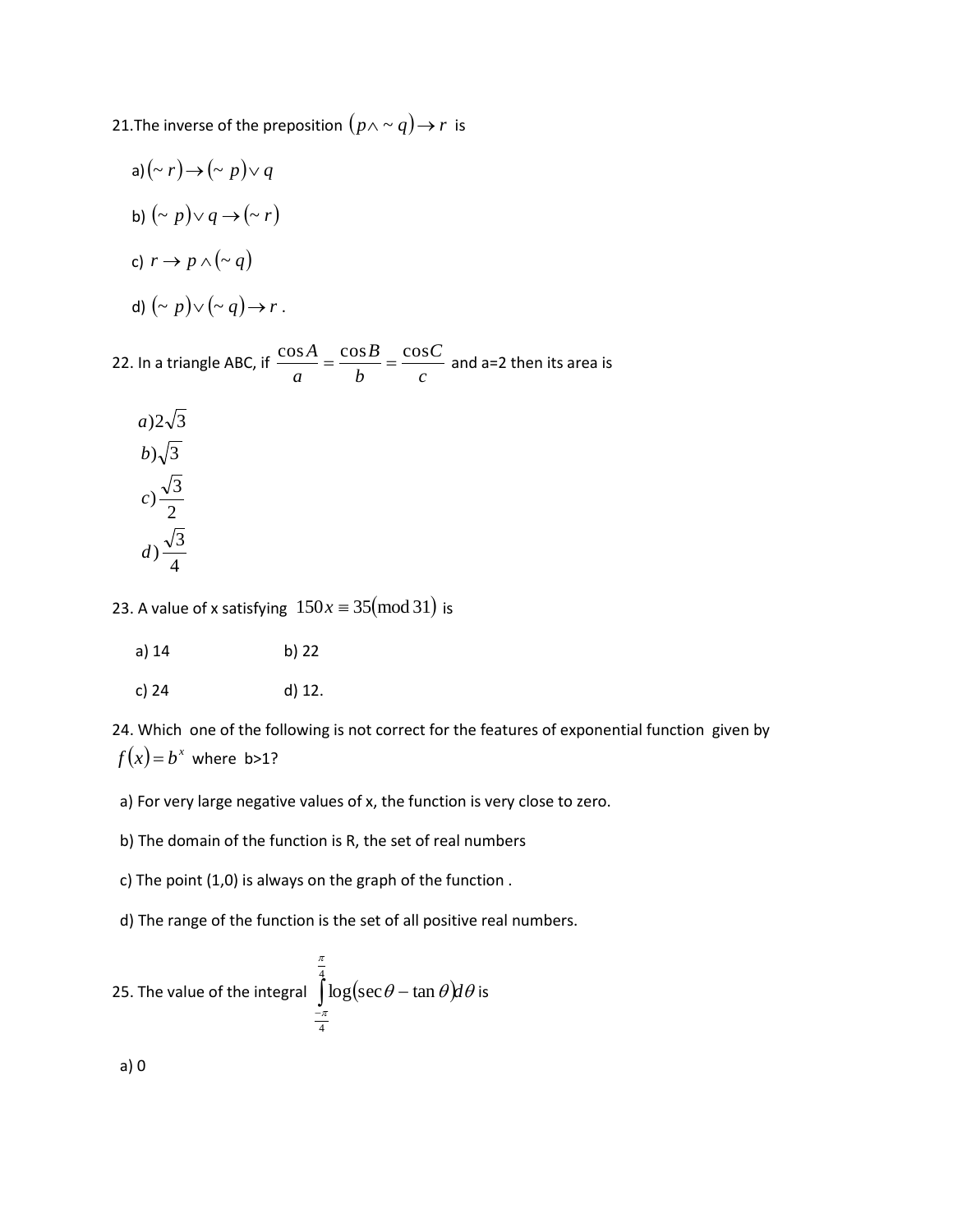$$
b) \frac{\pi}{4}
$$

$$
c) \pi
$$

$$
d) \frac{\pi}{2}
$$

26. The domain of the function  $f(x) = \sqrt{\cos x}$  is

 $\rfloor$  $\overline{\phantom{a}}$ 

$$
a) \left[ \frac{3\pi}{2}, 2\pi \right]
$$
  
\n
$$
b) \left[ 0, \frac{\pi}{2} \right]
$$
  
\n
$$
c) \left[ -\frac{\pi}{2}, \frac{\pi}{2} \right]
$$
  
\n
$$
d) \left[ 0, \frac{\pi}{2} \right] \cup \left[ \frac{3\pi}{2}, 2\pi \right]
$$

27. Consider the following statement

i) If any two rows or columns of a determinant are identical, then the value of the determinant Is zero.

ii) If the corresponding rows and columns of a determinant are interchanged, then the value of the determinant does not change.

iii) If any two rows of a determinant are interchanged, then the value of the determinant changes.

Which of these are correct?

- a) i and iii b) I and ii
- c) i, ii, iii d) ii and iii.

28. If a, b ,c are in arithmetic progression then the value  $|x+4 - x+5 - x+b|$  is  $x+6$   $x+7$   $x+c$  $x+4$   $x+5$   $x+b$  $x+2$   $x+3$   $x+a$  $+6$   $x+7$   $x+$  $+4$   $x+5$   $x+$  $+2$   $x+3$   $x+$ 6  $x+7$ 4  $x+5$ 2  $x+3$ 

a) 0 b)  $x-(a+b+c)$ 

c)  $a+b+c$  $x^2$ +a+b+c.

29. A stone is dropped into a quiet lake and waves move in circle at the speed of 5 cm/sec. At that instant, when the radius of a circular wave is 8 cm. How fast is the enclosed area increasing?

a) 6  $\Pi$   $cm^2$  /  $s$ b) 8  $\Pi$   $cm^2$  /  $s$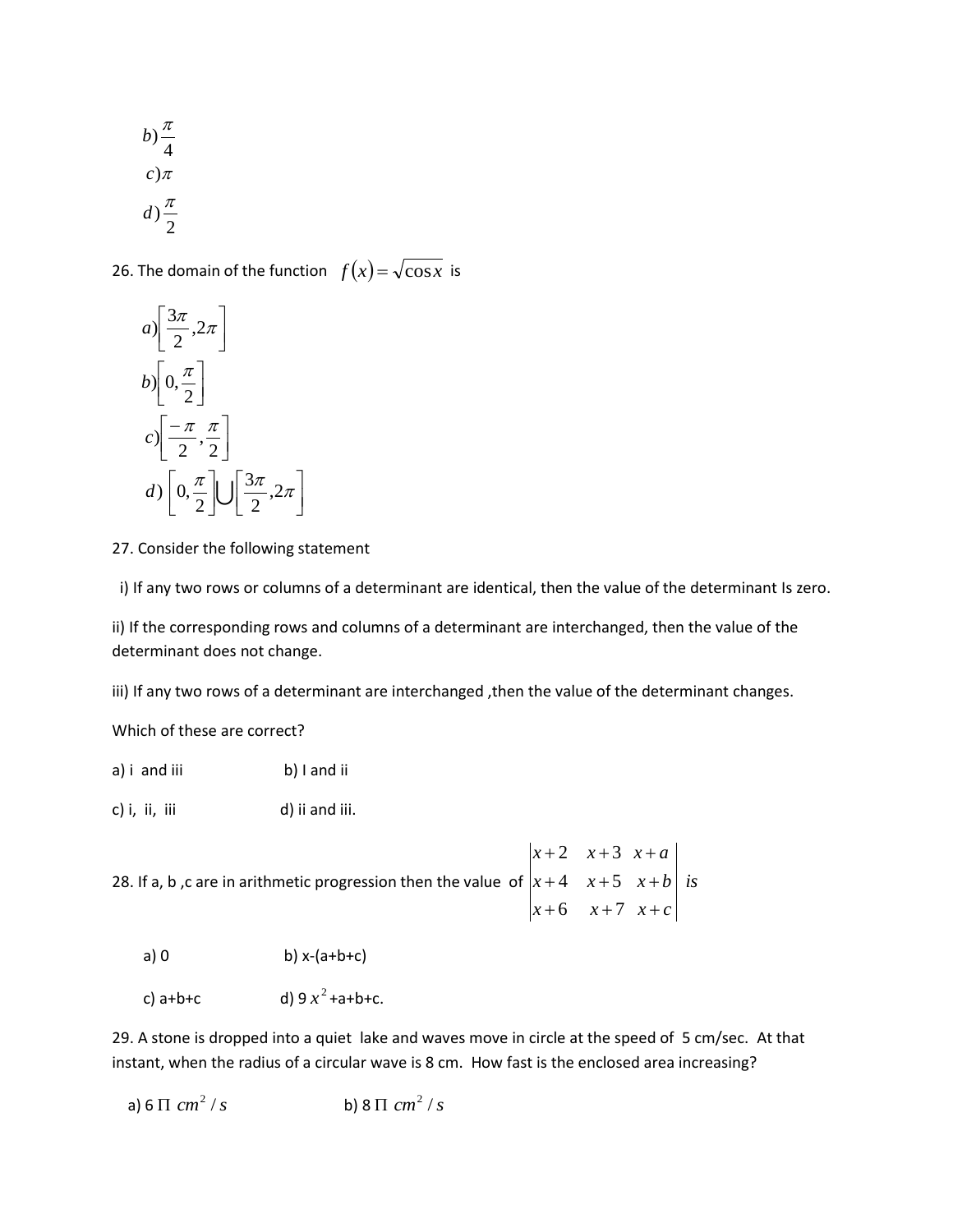c) 
$$
\frac{8}{3} cm^2 / s
$$
 d) 80  $\Pi$  cm<sup>2</sup>/s.

30. Area of the region bounded by two parabolas  $y = x^2$  and  $x = y^2$  is

| a) $\frac{1}{4}$      | b) $\frac{1}{3}$                                                                            |                                                                                                                         |
|-----------------------|---------------------------------------------------------------------------------------------|-------------------------------------------------------------------------------------------------------------------------|
| $c)$ 4                | d) 3.                                                                                       |                                                                                                                         |
|                       | 31) The line $\frac{x-2}{3} = \frac{y-3}{4} = \frac{z-4}{5}$ is parallel to the plane       |                                                                                                                         |
| a) $2x + 3y + 4z = 0$ |                                                                                             |                                                                                                                         |
| b) $3x + 4y + 5z = 7$ |                                                                                             |                                                                                                                         |
| c) $2x + y - 2z = 0$  |                                                                                             |                                                                                                                         |
| d) $x + y + z = 2$    |                                                                                             |                                                                                                                         |
|                       |                                                                                             | 32) Two dices are thrown simultaneously. The probability of obtaining a total score of 5 is                             |
| a) $1/9$              | b) $1/18$                                                                                   |                                                                                                                         |
| c) $1/36$             | $d)$ 1/12                                                                                   |                                                                                                                         |
|                       |                                                                                             | 33) If $\vec{a}$ & $\vec{b}$ are two unit vectors inclined at an angle $\pi/3$ then the value of $ \vec{a}+\vec{b} $ is |
| a) equal to 1         | b) greater than 1                                                                           |                                                                                                                         |
| c) equal to 0         | d) less than 1                                                                              |                                                                                                                         |
|                       | 34) If $\tan x = \frac{3}{4}$ , $\pi < x < \frac{3\pi}{2}$ , then the value of cos $x/2$ is |                                                                                                                         |
| a) -1/ $\sqrt{10}$    | b) 3/ $\sqrt{10}$                                                                           |                                                                                                                         |

c) 1/  $\sqrt{10}$ d) -3/ $\sqrt{10}$  .

35) How many 5 digits telephone numbers can be constructed using the digits 0 to 9, if each number starts with 67 and no digit appears more than once

| a) 335 | b) 336 |  |
|--------|--------|--|
|        |        |  |

c) 338 d) 337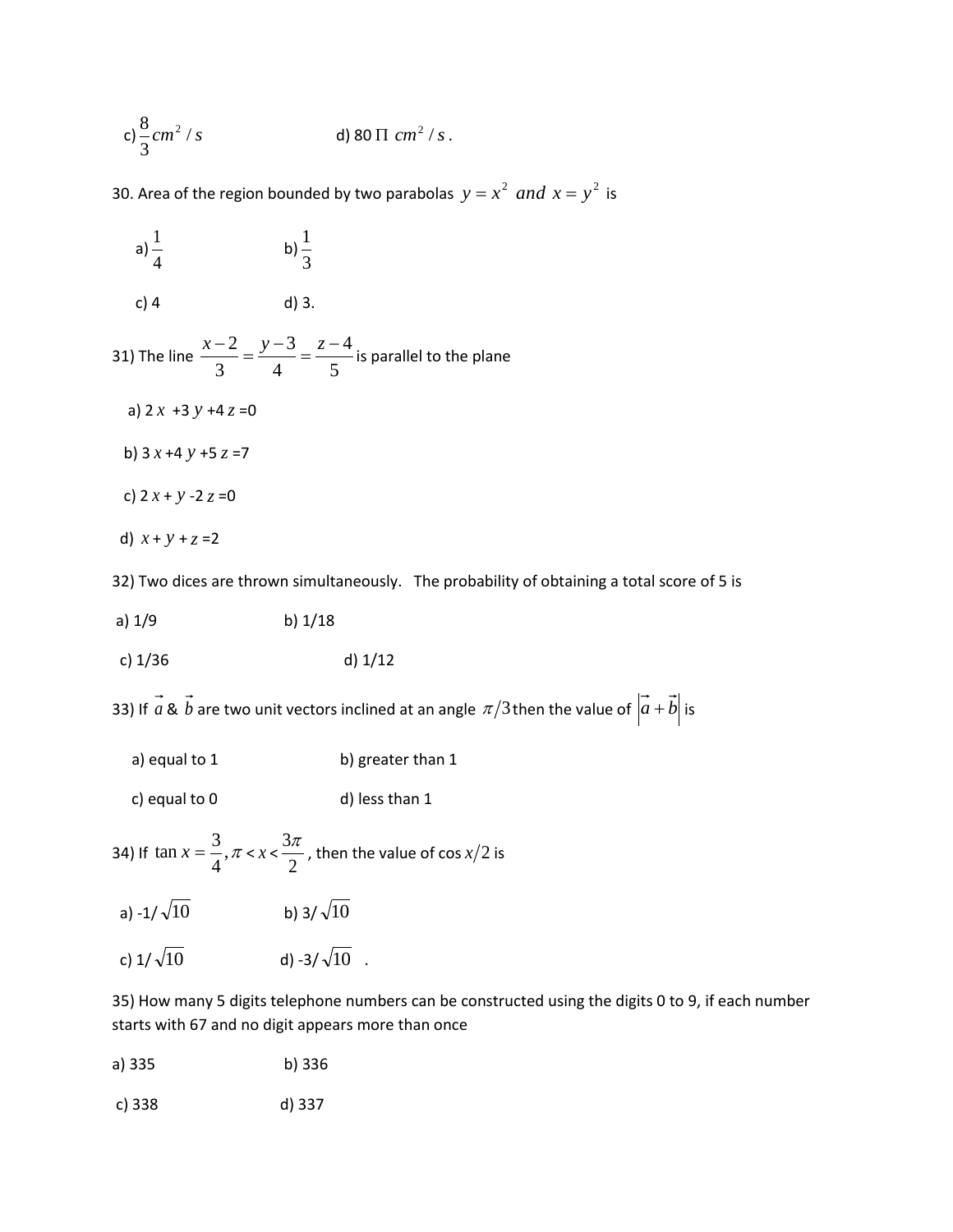36) If 21<sup>st</sup> and 22<sup>nd</sup> terms in the expansion of  $(1 + x)^{44}$  are equal ,then x is equal to

- a) 8/7 b) 21/22
- c) 7/8 d) 23/24

37) The area of the triangle formed by line joining the vertex of the parabola  $x^2$ =12y to the end of latus rectum is

- a) 20 sq units b) 18 sq units
- c) 17 sq units d) 19 sq units

38) The mean division from means of the data 3,10,10,4,7,10,5,is

| a) 2 | b) 2.57 |
|------|---------|
|------|---------|

c) 3 d) 3.75

39) The probability distribution of *x* is

| . . | . . |  |  |
|-----|-----|--|--|

Find the value of k

| a) 0.3 | b) $0.1$ |
|--------|----------|
|--------|----------|

c) 0.2 d) 0.4

40) The value of  $\tan(1^0)$ + $\tan(89^0)$  is .......

a) 
$$
\frac{2}{\sin(2^0)}
$$
  
b)  $\frac{1}{\sin(2^0)}$   
c)  $\frac{1}{\sin(1^0)}$   
d)  $\frac{2}{\sin(1^0)}$ 

41) The function  $f(x) = [x]$  where [x] denotes greatest integer function is continuous at ....

| a) -2 | b) $1.5$ |
|-------|----------|
|-------|----------|

## c) 4 d) 1

42) If two dice are thrown simultaneously then the probability that the sum of the number which comes up on the dice to be more than 5 is ……..

a)  $1/16$  b)  $13/18$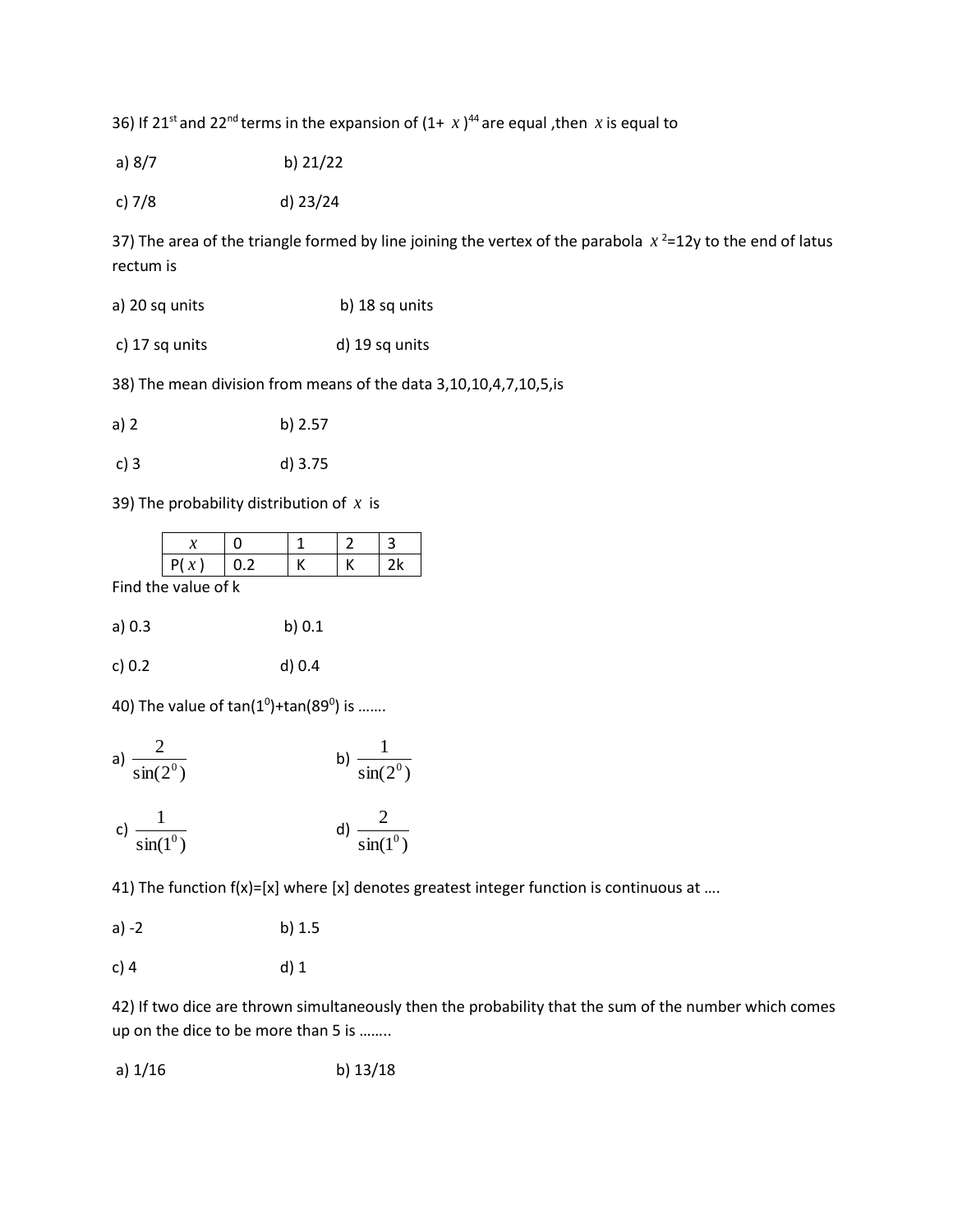c) 
$$
5/36
$$
 d)  $5/18$ 

43) If 4n  $\alpha$  =  $\pi$  then the value of tan  $\alpha$  .tan 2  $\alpha$  . tan 3  $\alpha$  . tan 4  $\alpha$  .........tan(2n-2)  $\alpha$  tan(2n-1)  $\alpha$  is

a) 0 b) 1

c) -1 d) None of these

44) Between two junction stations A & B there are 12 intermediate stations the number of ways in which a train can be made to stop at 4 of these stations so that no two of these waiting stations are consecutive is

a) 
$$
8_{C_4}
$$
 b)  $9_{C_4}$ 

c) 
$$
12_{C_4} - 4
$$
 d) none of these

45) If in a triangle ABC, 
$$
\frac{a^2 - b^2}{a^2 + b^2} = \frac{\sin(A - B)}{\sin(A + B)}
$$
,

a) right angled (or) isosceles

b) right angled and isosceles

c) equilateral

d) none of these

46) If 
$$
|k| = 5
$$
 and  $0^0 \le \theta \le 360^0$ , then the no. of differential solutions of

 $3\cos\theta$  +4sin  $\theta$  =k is

a) 0 b) 2

c) 1 d) 
$$
\infty
$$

47) The minimum value of 
$$
\left[1 + \frac{1}{\sin^n \alpha}\right] \left[1 + \frac{1}{\cos^n \alpha}\right]
$$
 is

a) 1 b) 2

c)  $(1+2^{n/2})$  d) none of these

48) The change of an event happening is the square of the chance of a second event but the odds against the first are the cube of the odds against the second. the chance of events are

a) 
$$
\frac{1}{9}, \frac{1}{3}
$$
 b)  $\frac{1}{16}, \frac{1}{4}$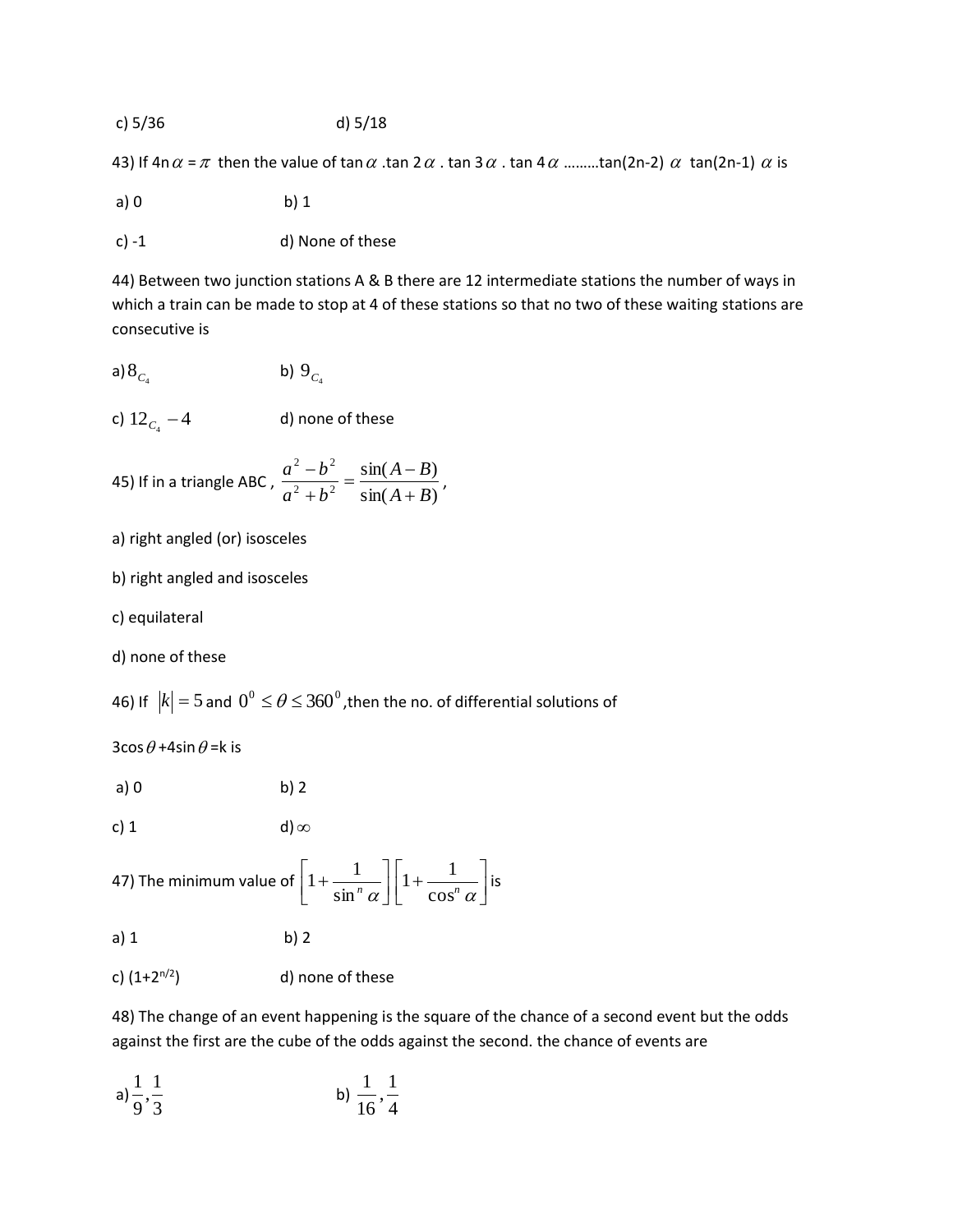c) 
$$
\frac{1}{4}
$$
,  $\frac{1}{2}$  d) none of these.

49) The locus of the chords of contact perpendicular tangents to the ellipse  $\frac{x}{a^2} + \frac{y}{b^2} = 1$ 2 2 2  $+\frac{y}{12}$  = *b y a*  $\frac{x^2}{2} + \frac{y^2}{12} = 1$  touch another fixed ellipse is a/an

- a) circle b) straight line
- c) ellipse d) hyperbola

50) The domain of the function 
$$
f(x) = \frac{\sqrt{9 - x^2}}{\sin^{-1}(3 - x)} is
$$

- a) (2,3) b) [2 3)
- c ) (2,3] d)none of these

51) 
$$
\int \frac{2a \sin x + b \sin 2x}{(b + a \cos x)^3} dx
$$
 is equal to

(where t=(b+acosx)

a) 
$$
\frac{1}{a^2} \frac{(a^2 - b^2)}{t^2} + \frac{2b}{a^2t} + c
$$
  
\nb) 
$$
\frac{2}{a^2} \frac{(a^2 - b^2)}{t^2} + \frac{2b}{a^2t} + c
$$
  
\nc) 
$$
\frac{2}{a^2} \frac{(a^2 - b^2)}{t^2} + \frac{b}{a^2t} + c
$$
  
\nd) 
$$
\frac{2}{a^2} \frac{(a^2 - b^2)}{t^3} + \frac{2b}{a^2t} + c
$$

52) A straight line 'L' cuts the lines AB,AC,&AD of a parallelogram ABCD at points B,C and D respectively. if  $AB_1$  $\rightarrow$ = *AB*  $\lambda\displaystyle\mathop{AB}\limits_{1}$  ,  $\displaystyle\mathop{AD}\limits_{1}$  $\overrightarrow{AD} = \lambda_2 \overrightarrow{AD}$  and  $\overrightarrow{AC}_1 = \lambda_3 \overrightarrow{AC}$ , then  $\frac{1}{\lambda_3}$ 1  $\overline{\lambda_{\circ}}$  is equal to a)  $\overline{\lambda_1}$  +  $\overline{\lambda_2}$  $1 \t1$  $\frac{1}{\lambda} + \frac{1}{\lambda}$ b)  $\overline{\lambda_1} - \overline{\lambda_2}$ 1 1  $\frac{1}{\lambda} - \frac{1}{\lambda}$ 

c)  $-\lambda_1 + \lambda_2$ d)  $\lambda_1 + \lambda_2$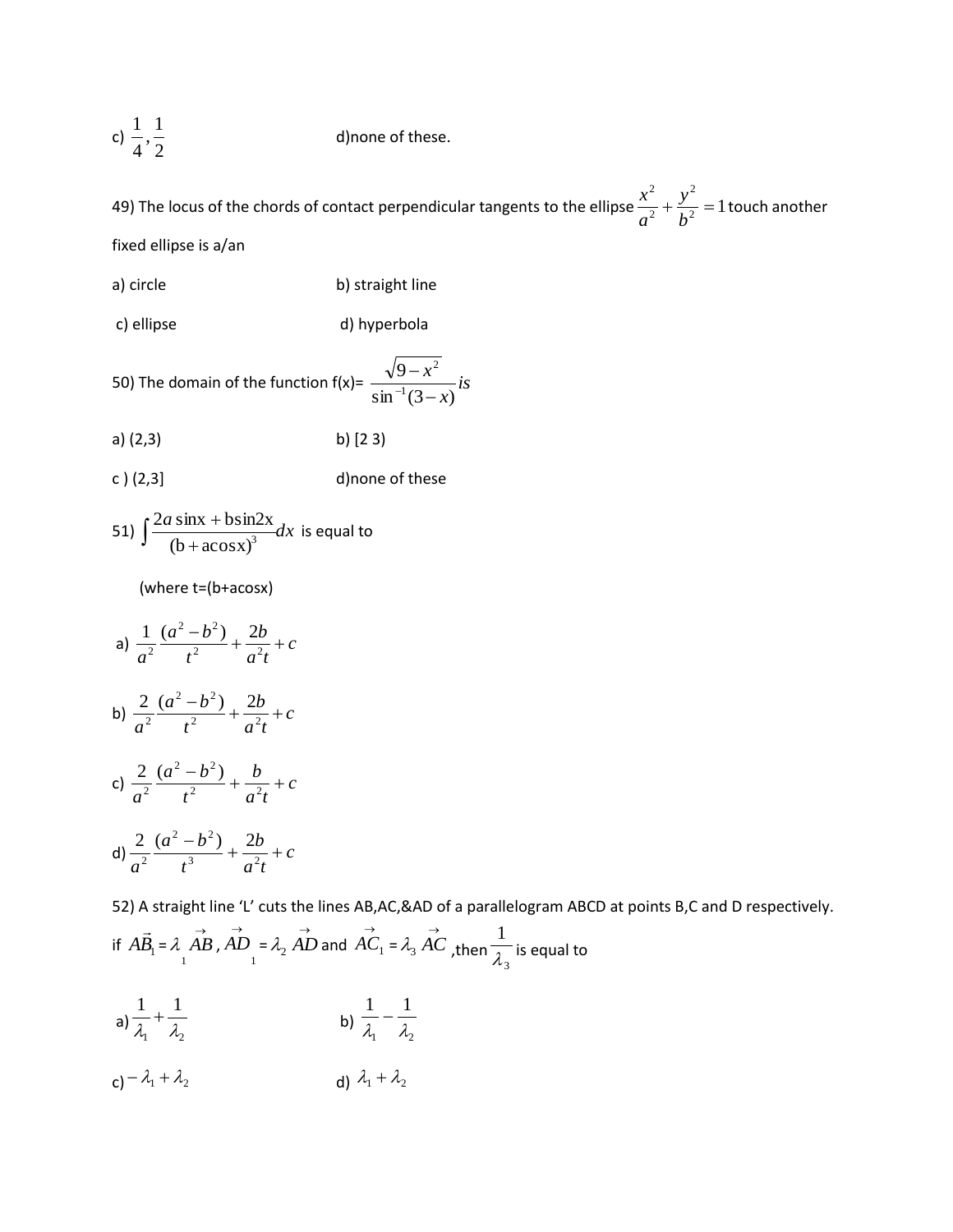53) The sum of 20 terms of the series  $1^2+2.2^2+3^2+2.4^2+5^2+2.6^2+......$  is

A) 4410 B) 4210

C) 4120 D) 4040

54) The set of values  $\theta$  which satisfy the equation cos  $2\theta$  =sin $\theta$  +cos  $\theta$  is

a) 
$$
\theta = n\pi + \frac{\pi}{2}
$$
,  $n \in \mathbb{Z}$    
b)  $\theta = 2n\pi$  (or)  $\frac{\pi}{4}$ ,  $n \in \mathbb{Z}$ 

c) 
$$
\theta = 0
$$
 d)  $\theta = 2n \pi$  (or)  $2n \pi - \frac{\pi}{2} n \in \mathbb{Z}$ 

55) When  $32^{(32)^{(32)}}$  is divided by 7,then the remainder is

- a) 2 b) 8
- c) 4 d) none of these

56) Six papers are set in an examination 2 of them in mathematics, the number of ways the paper can be arranged provided the 2 mathematics papers are not successive is

| a) 480 | b) 440 |
|--------|--------|
|--------|--------|

c) 
$$
460
$$
 d)  $420$ 

57) Four students of class IV ,5 students of class V and 6 students of class VI sit in a row, the number of ways they can sit in a row so that the students belonging to some class are together is

a) 4!5!6!  
b) 
$$
\frac{15!}{4!5!6!}
$$

c)  $\frac{10!}{3!4!5!6!}$ 15! d) 3!4!5!6!

58) Let a=cos  $\alpha$  +cos  $\beta$  -cos(  $\alpha + \beta$  ) and b=  $4\sin{\frac{\alpha}{2}}\sin{\frac{\beta}{2}}$ sin 2  $4\sin\frac{\alpha}{2}\sin\frac{\beta}{2}$ -cos( $\left(\frac{\alpha+\beta}{2}\right)$ J  $\left(\frac{\alpha+\beta}{2}\right)$  $\setminus$  $\int \alpha +$ 2  $\left(\frac{\alpha+\beta}{2}\right)$  .then value of a-b is

| a)0 | $b)$ 1 |
|-----|--------|
|-----|--------|

c) -1 d) none of these

59) If 
$$
A = \begin{bmatrix} a & b & c \\ x & y & z \\ p & q & r \end{bmatrix}
$$
 and  $B = \begin{bmatrix} q & -b & y \\ -p & a & -x \\ r & c & z \end{bmatrix}$  then